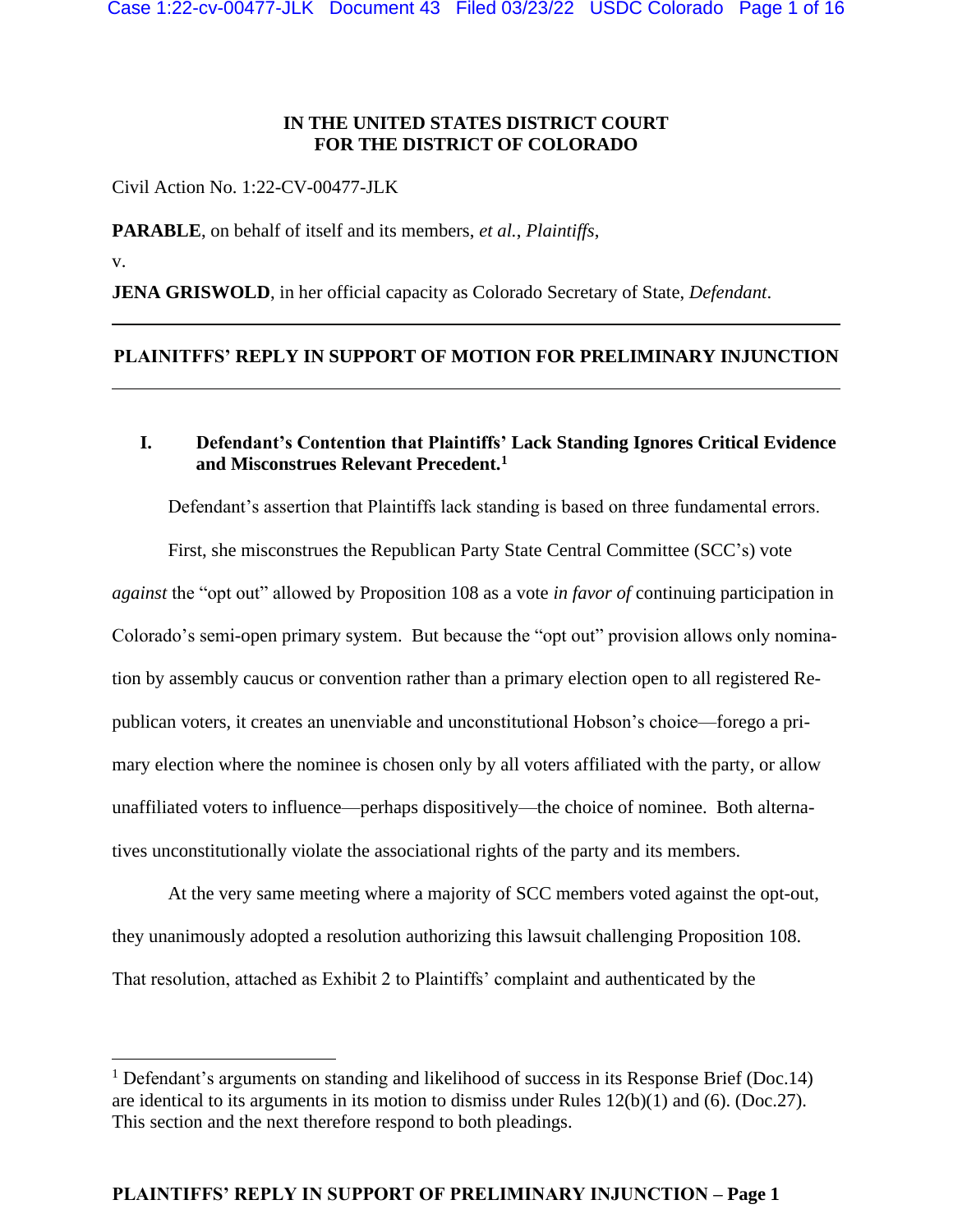accompanying Declaration of Charles Heatherly, expressly provides that "a majority of the (SCC) supports choosing Republican Party nominees by a primary election at which only registered voters who are members of the Republican Party are eligible to participate." Complaint Ex. 2; Heatherly Decl.  $\P$  5. Defendant's repeated assertions to the contrary<sup>2</sup> simply cannot be squared with that undisputed fact.

Second, Defendant contends that Plaintiffs do not have standing to raise Speech and Association claims, as well as their Equal Protection claims, because those claims belong only to the party, not to individual members of the party or candidates, which overlooks the express language of the unanimous Resolution authorizing this litigation:

THEREFORE, BE IT RESOLVED, by the … (SCC), properly assembled this 18th Day of September, 2021, that a lawsuit is authorized to be initiated … by the Colorado Republican Party, *its members*, or both, at the earliest possible date to challenge the constitutionality of Proposition 108.

Complaint Ex. 2 (emphasis added). In other words, the Party itself, acting in the only way it can (through its governing body, the SCC), expressly authorized this challenge to Proposition 108 by the "Party, its members, or both."

Third, Defendant's claim that the Supreme Court and other courts have held that *only* a political party has association and speech rights grossly mischaracterizes those decisions. In *Tashjian*, for example, suit was brought by both the Party, the Party's chairman, and several individual members who were federal officeholders. *Tashjian v. Republican Party of Connecticut*, 479 U.S. 208, 211 (1986). Nowhere does the Court limit its holding to the associational rights of the Party alone; to the contrary, it repeatedly references the associational rights of both the party

<sup>&</sup>lt;sup>2</sup> See e.g., Opp. at 1 ("Last year, the Colorado Republican Party voted—by a clear majority—to hold a semi-open primary and permit unaffiliated voters to participate"); *id.* at 6 ("the choice [the Party] already made to allow unaffiliated voters to participate in its primary").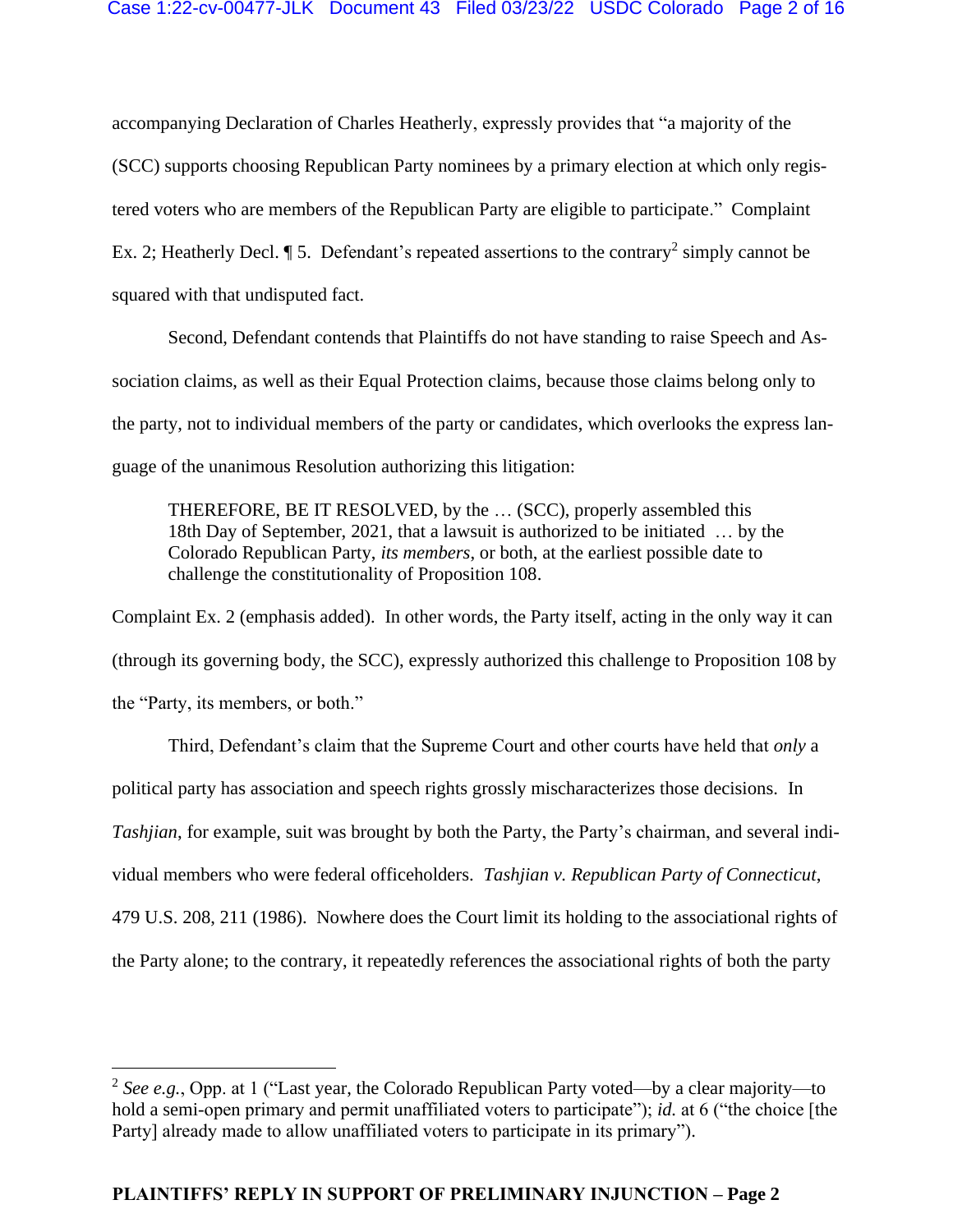and its members,<sup>3</sup> an idea frequently repeated by the Supreme Court.<sup>4</sup>

The couple of lower court decisions Defendant uses to stake out the contrary claim involve the distinctly different situation where party members were seeking to advance their own associational interests in ways opposed to those of the party. Those cases simply stand for the non-objectionable proposition that when a Party, acting through its governing body, takes a position on who to include, individual members cannot assert associational rights to a different determination. *See Osburn v. Cox*, 369 F.3d 1283, 1285 (11th Cir. 2004) (Plaintiffs – several Democrat voters – actually named the Georgia Democratic Party as a defendant in the case challenging Georgia's open primary law); *Righeimer v. Jones*, No. CIV. S-00-1522DFLPAN, 2000 WL 1346808, at \*1 (E.D. Cal. Sept. 14, 2000) (holding that "no First Amendment interests of *dissenting members or candidates* are implicated." (emphasis added)); *Beck v. Ysursa*, No. CV 07- 299-MHW, 2007 WL 4224051, at \*5 (D. Idaho Nov. 27, 2007) (denying standing to party members where the party had decided "to utilize the legislative process to enact statutory changes to implement the Closed Party Primary Rule" rather than pursue litigation). Those cases are inapposite since, here, the SCC has expressly authorized a legal challenge by its members.

*Greenville Cty. Republican Party Exec. Comm. v. Way*, No. CV 6:10-1407-MGL, 2013 WL 12385313 (D.S.C. Aug. 30, 2013), also relied upon by Defendant, is particularly instructive.

<sup>&</sup>lt;sup>3</sup> See, e.g., id. at 215 ("'[a]ny interference with the freedom of a party is simultaneously an interference with the freedom of its adherents'" (quoting *Democratic Party of the United States v. Wisconsin*, 450 U.S. 107, 122 (1981)).

<sup>4</sup> *See, e.g.*, *Eu v. San Francisco Cty. Democratic Cent. Comm.*, 489 U.S. 214, 222 (1989) ("If the challenged law burdens the rights of political parties *and their members*, it can survive constitutional scrutiny only if the State shows that it advances a compelling state interest, … and is narrowly tailored to serve that interest,…") (citing numerous cases)*; see also California Democratic Party v. Jones*, 530 U.S. 567, 584 (2000) ("The voter who feels himself disenfranchised should simply join the party. That may put him to a hard choice, but it is not a state-imposed restriction upon *his* freedom of association, whereas compelling party members to accept his selection of their nominee *is* a state-imposed restriction upon theirs.").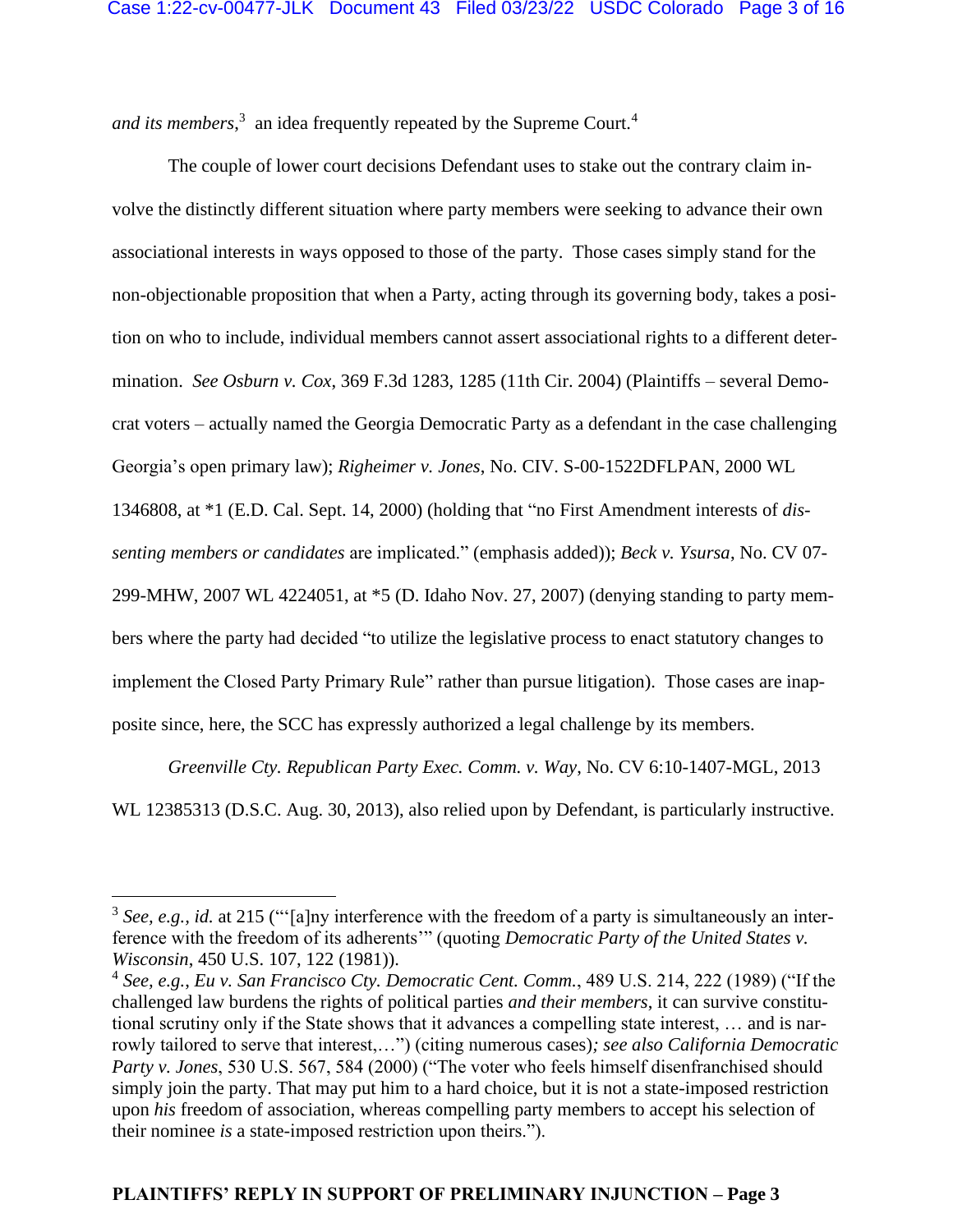### Case 1:22-cv-00477-JLK Document 43 Filed 03/23/22 USDC Colorado Page 4 of 16

There, the statewide republican party had withdrawn from the litigation and decided to participate in the open primary, so "the conduct Plaintiffs [a county party and individual county chairman] are seeking to redress is merely the position of the State Republican Party."<sup>5</sup> Because the Colorado Republican Party governing body, the SCC, unanimously voted to authorize its members to file a lawsuit challenging Proposition 108 and expressly stated that a majority of the party supported holding a primary in which only Republican voters could participate, *Miller* rather than *Marshall* is the relevant decision, *see* fn 5.

Defendant's argument that Plaintiffs also lack standing to pursue their Equal Protection claims is based on the same false assertion that the Party made a "policy choice to participate in Colorado's semi-open primary rather than opt out." Opp. at 7. So, it is simply not true that the Party's policy position "breaks the causal chain" on Plaintiffs' vote dilution claims, or on its discriminatory treatment claims. The Party, just as Plaintiffs here, has clearly gone on record as supporting a primary election in which only members of the Party are allowed to participate.

# **II. Defendant's Contention that Plaintiffs Are Unlikely to Succeed on the Merits of**  *Any* **of their Constitutional Claims Is Erroneous.**

Defendant next argues that, even if the Court holds that Plaintiffs have standing, they are unlikely to succeed on the merits of their claims. Case law strongly supports Plaintiffs' likelihood of success on each of their constitutional claims.

# **a. Defendant's Claim that "Proposition 108 does not substantially burden associational rights" is Undercut by Supreme Court and Other Precedent.**

<sup>&</sup>lt;sup>5</sup> Significantly, the court considered two Fourth Circuit decisions involving challenges to Virginia's open primary law, *Marshall v. Meadows*, 105 F.3d 904 (4th Cir. 1997) and *Miller v. Brown*, 462 F.3d 312 (4th Cir. 2006), which issued opposite rulings on standing. In *Marshall,* because the alleged injury to Plaintiffs was caused by a voluntary choice made by the Virginia Republican Party and not the Open Primary Law, the court held that plaintiffs had not established causation and therefore had no standing. *Marshall*, 105 F.3d at 906. But by the time *Miller* was decided, the Virginia Republican Party had taken a position against the open primary, thereby aligning the state party and the local party in opposition to the state primary law itself, and conferring standing on the local party.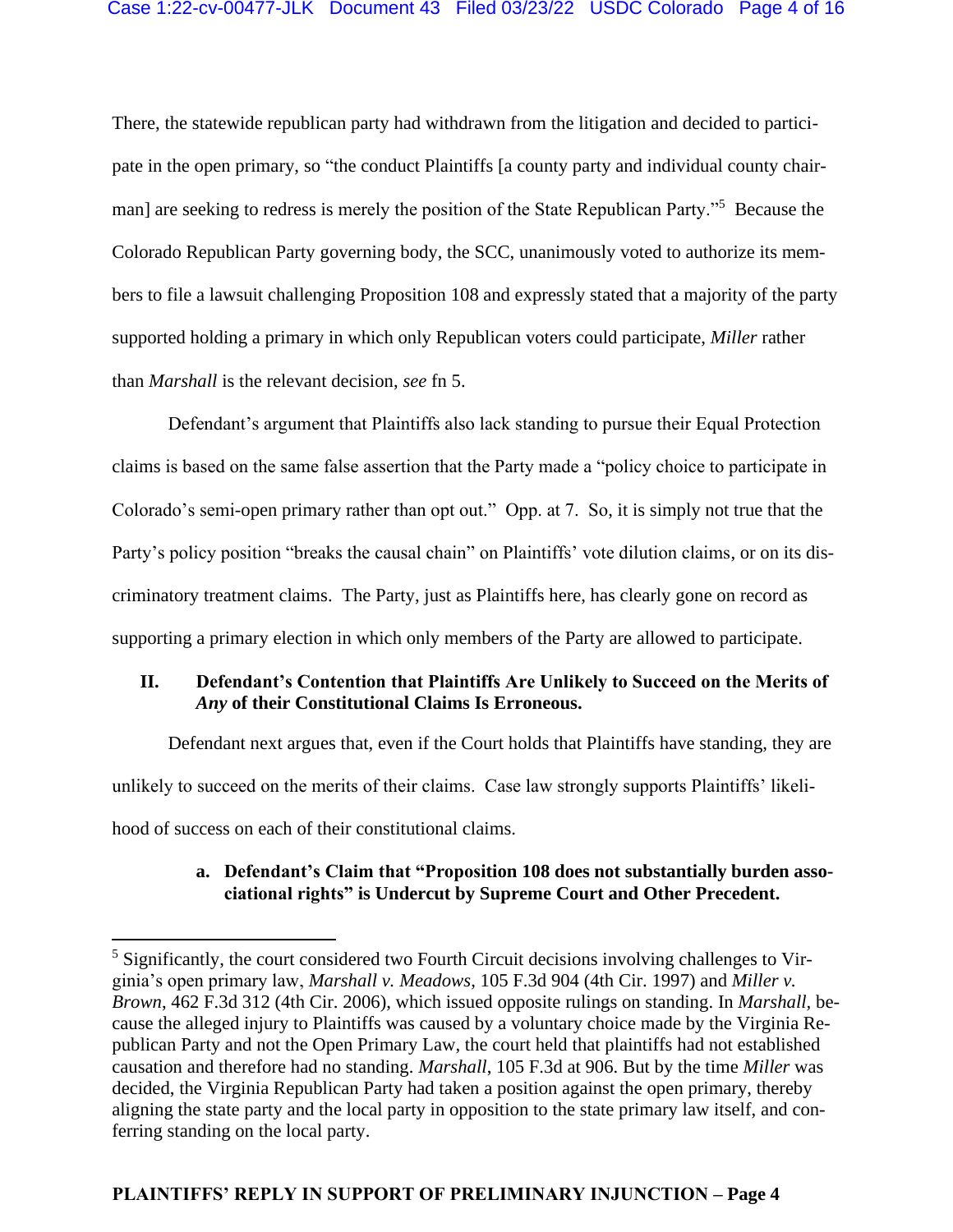### Case 1:22-cv-00477-JLK Document 43 Filed 03/23/22 USDC Colorado Page 5 of 16

The gravamen of Defendant's argument against Plaintiffs' First Amendment Freedom of Association claims is that Proposition 108 "does not impose a substantial burden on a political party's associational rights … [b]ecause political parties have a *choice* between participating in Colorado's semi-open primary or opting out…." Opp. at 8.

Some choice. The "opt-out" provision sets a threshold that is nearly impossible to meet, *see* Gessler Decl. ¶ 10, and even if it could be met, the law bars the party from choosing a primary election limited only to Republican voters—the one choice that the State Central Committee unanimously supported. Complaint Ex. 2; Heatherly Decl. ¶ 5.

None of the cases cited by Defendant in support of her claim that there is no "substantial burden" on associational rights of Plaintiffs here even involved, much less held, that such a Hobson's-choice alternative as the "opt-out" provision vitiates any claim of substantial burden. It is therefore simply not the case that these "Supreme Court decisions … strongly suggest that only mandatory candidate nomination schemes can significantly burden a political party's right to free association," as Defendant asserts. Opp. at 8-9.

The district court<sup>6</sup> in *Greenville Cnty. Rep. Party Exec. Comm. v. South Carolina*, 824 F.Supp.2d 655 (D.S.C. 2011), on which Defendant also relies, rejected a *facial* challenge to an open primary law, *see id.* at 660 (noting that "the parties filed cross-motions for summary judgement only as to Plaintiffs' facial constitutional challenge"), but it expressly did not address "any as applied constitutional arguments." *Id.* at 661 n.4. Before it could address the "as-applied" challenges (and prior to an appeal of the district court's ruling against the *facial* challenge), the

<sup>&</sup>lt;sup>6</sup> "A decision of a federal district court judge is not binding precedent in either a different judicial district, the same judicial district, or even upon the same judge in a different case," of course. *Camreta v. Greene*, 563 U.S. 692, 709 n. 7 (2011) (quoting 18 Moore's Federal Practice § 134.02[1] [d], p. 134–26 (3d ed.2011)). This is particularly true when developments subsequent to the entry of the district court's opinion deprived the court of appeals of jurisdiction to hear an appeal. *Cf. United States v. Munsingwear, Inc.*, 340 U.S. 36, 39-40 (1950).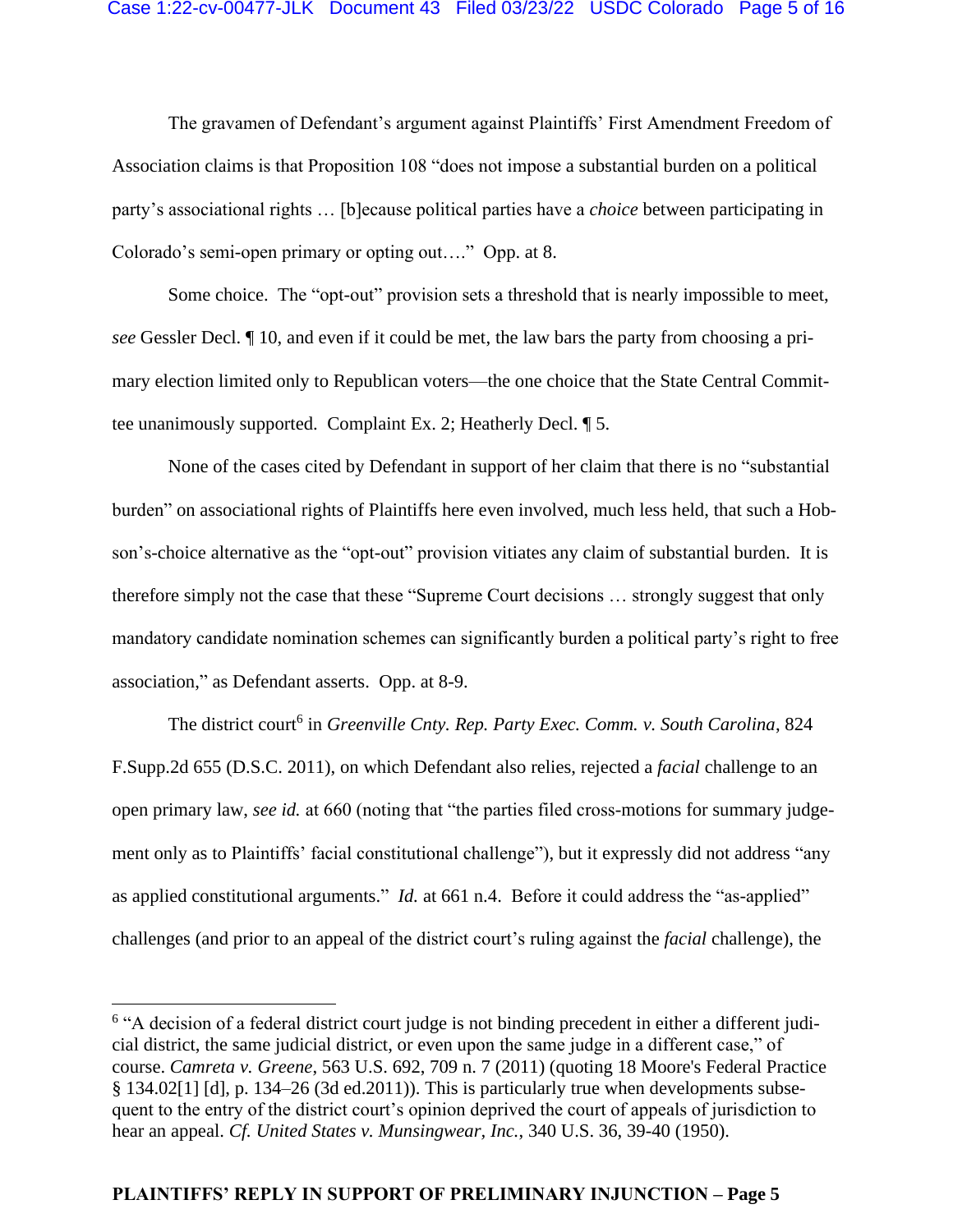### Case 1:22-cv-00477-JLK Document 43 Filed 03/23/22 USDC Colorado Page 6 of 16

State Party, an original plaintiff, decided "to utilize the open primary system" and withdrew from the case, which was then dismissed because the remaining plaintiffs—who were still advocating a position now contrary to the State Party—lacked standing. *Greenville Cnty. Republican Party Exec. Comm. v. Greenville Cnty. Election Com'n.*, 604 Fed.Appx. 244, 250 (4th Cir. 2015).

As importantly, the Circuit Court decision on which the *Greenville Cnty. Republican Party* court relied for its holding on the *facial* challenge dealt with a state statute where "a party [was] free to select from various methods of nomination in which it can exclude voters who do not share its views—*including a closed primary*…." *Miller v. Brown*, 503 F.3d 360, 368 (4th Cir. 2007) (emphasis added). A "closed primary" limited to party members is the very choice *denied* to major political parties here. And although the availability of a closed primary undermined the *facial* challenge in the case, *Miller* also held that Virginia's open primary law was unconstitutional *as applied* because an individual incumbent office holder could compel the party to participate in Virginia's open primary, just as a very small minority (and frequently with insufficient attendance, not even that) of the SCC here can compel the party to participate in Colorado's open primary. *See* Stipulation of Facts ¶¶ 3, 5 (Doc.26). Defendant's assertion, yet again, that "the state party chose to participate in Colorado's semi-open primary by a two-thirds majority" is as false on page 10 of its brief as it was on pages 1, 3, and 6, and it is contradicted by the explicit language in the resolution unanimously approved by the SCC noting that a majority supported a primary limited to Republican voters. Doc.1 Ex. 2; Heatherly Decl. ¶ 5.

## **b. Nothwithstanding Defendant's Claims, the Opt-Out Provision Sets a Near-Impossible Threshold and Prohibits the Party From Associating With the Bulk of Its Own Voters in a Primary Election Limited to Party Members.**

In their opening brief, Plaintiffs argued that the opt-out provision of Proposition 108, Colo. Rev. Stat. § 1-4-702, prevents a major political party from choosing its nominee by a primary election open only to party members. That alone is a severe burden on the First

### **PLAINTIFFS' REPLY IN SUPPORT OF PRELIMINARY INJUNCTION – Page 6**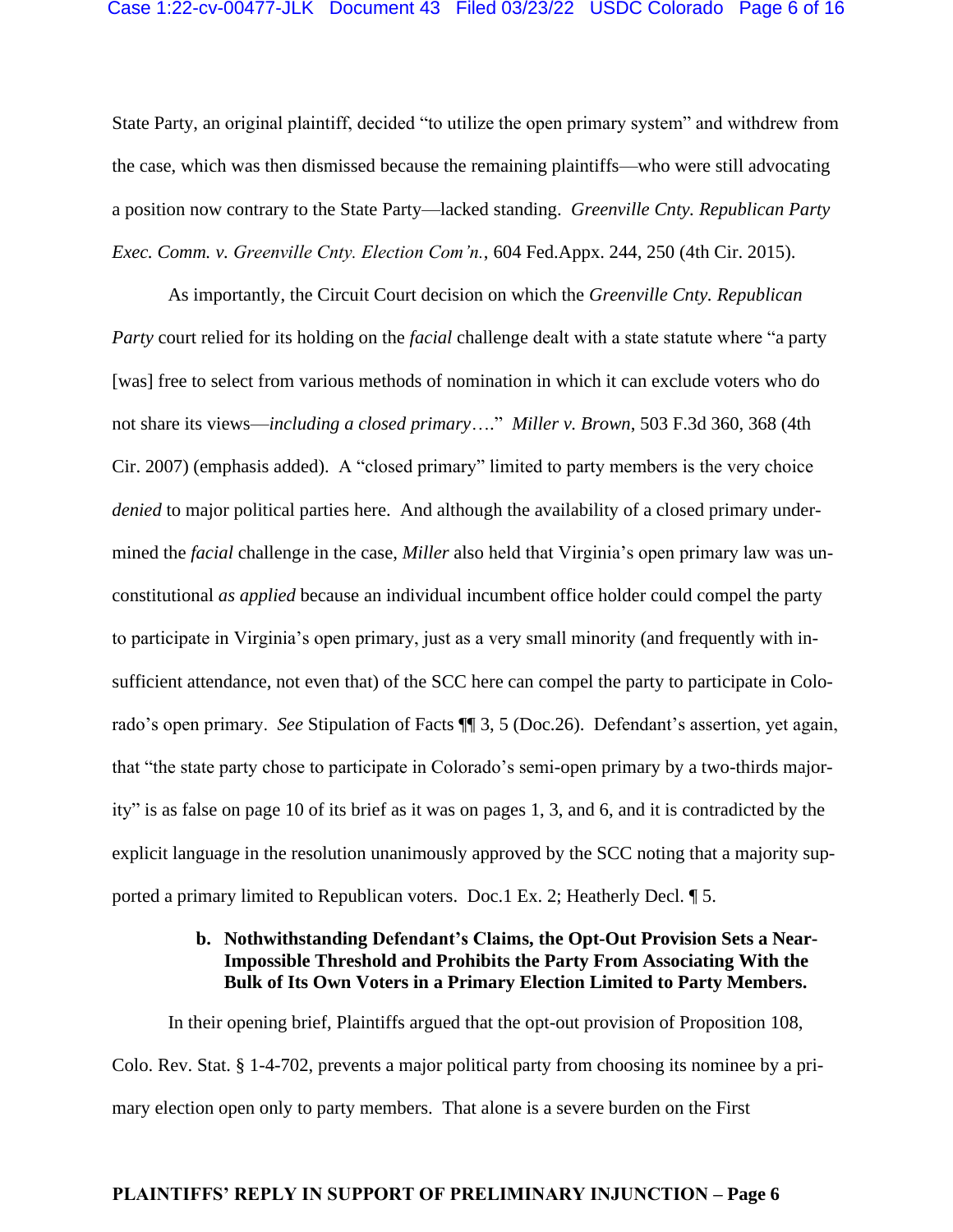Amendment associational rights of Plaintiffs and their political party. *See*, *e.g.*, *Eu v. San Francisco Cty. Democratic Cent. Comm*., 489 U.S. 214, 229 (1989) ("Freedom of association … encompasses a political party's decisions about the identity of, and the process for electing, its leaders."). Yet instead of contesting that point, Defendant instead focusses on Plaintiffs' challenge to a second flaw with the opt-out provision; namely, that the three-quarters total membership vote requirement is itself a violation of the Freedom of Association because it allows a small minority (if even that) of the SCC to force the Party to utilize the open primary system.<sup>7</sup> Defendant simply asserts that "[t]he three-fourths requirement is a reasonable procedural rule and passes constitutional muster because it does not violate a party's associational rights." That unsupported claim is contradicted by former Secretary of State Gessler. *See* Gessler Decl. ¶ 10. And the *Greenville* district court decision from the District of South Carolina that Defendant cites for that proposition is in significant tension with the Supreme Court's decisions in both *Jones* and *Eu*. There really should be no dispute, under *Jones* and *Eu*, that forcing a political party to participate in an open primary unless it can achieve an overwhelming supermajority vote of its members is a severe infringement of the party's associational rights which, after all, are typically expressed by majority vote.

Tellingly, Defendant's own subsequent argument about the state interest at stake here undercuts the limited choice afforded by the "opt-out" provision. "States also have an important interest in permitting political parties to allow greater voter participation in the electoral process—should the parties choose to do so," Defendant contends. Yet permitting the party to allow

<sup>7</sup> Plaintiffs inadvertently cited incorrect attendance and total membership numbers from the 2021 SCC in their Complaint at ¶ 27. The correct numbers, contained in the Stipulation of Facts ¶ 3 (Doc.26) are: 441 members in attendance (in person or by proxy) out of a total membership of 521, an 84.6% attendance rate. But the point that a very small percentage of the total membership, 11.4%, could prevent an opt-out vote, remains valid. And in 2019, even a unanimous vote at the annual meeting would have been insufficient to quality for the opt-out. *Id.* ¶ 5.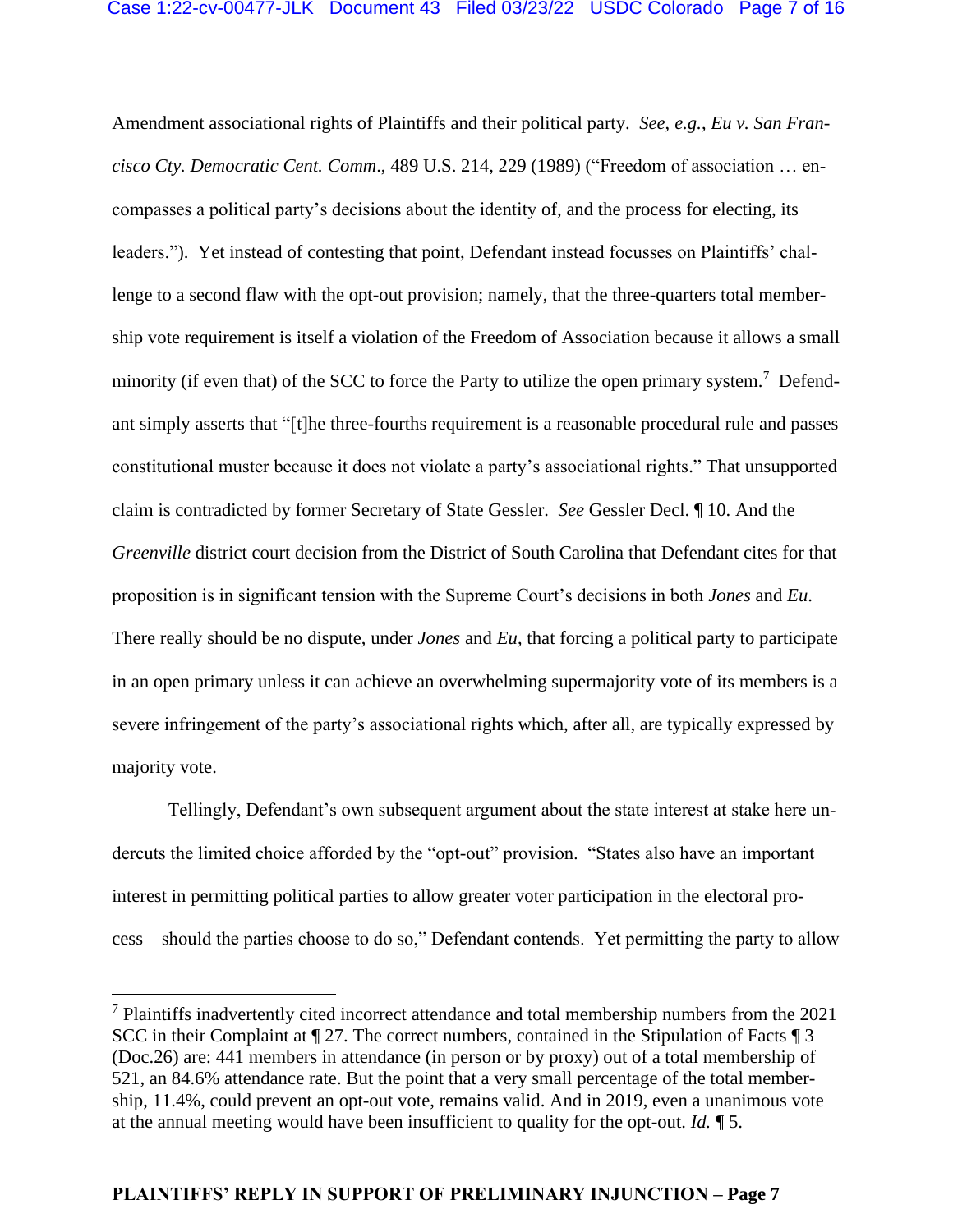greater participation via a "Republicans only" primary election than is allowed under the opt-out provision is expressly denied to major political parties.

## **c. Defendant Does Not Claim the Government's Asserted Interests Are Compelling, Nor Offer Any Argument to Demonstrate that Infringing Plaintiffs' First Amendment Rights Is Narrowly Tailored.**

Defendant acknowledges that "[w]hen a state regulation imposes 'severe restrictions' on First Amendment rights, the regulation must be 'narrowly drawn to advance a state interest of compelling importance.'" Opp. at 8 (quoting *Burdick*, 504 U.S. at 434). Yet instead of attempting to show that the severe burden on Plaintiffs' associational rights passes "strict scrutiny" because it is narrowly tailored to further a compelling governmental interest, Defendant instead chooses to rest on her claim that Proposition 108 imposes only a "perceived slight burden" on associational rights, an erroneous claim disputed above. Proposition 108 severely prohibits Plaintiffs altogether from participating in a primary election limited to voters who have chosen to associate with their party. Defendant's assertion of "important" and "significant" interests that she claims justify the "reasonable" restrictions on Plaintiffs' constitutional rights—the language of rational basis review—falls far short of strict scrutiny.

On page 12, for example, Defendant claims that "Colorado's interests in protecting and preserving the integrity of the nominating process, promoting fairness, allowing parties to increase voter participation, and ensuring administrative efficiency support its semi-open primary system." None of those interests qualify as "compelling,"<sup>8</sup> and even if they did, Defendant makes no attempt to show how they are furthered by restricting Plaintiffs and their party to a choice between having unaffiliated voters (in violation of First Amendment speech and

<sup>&</sup>lt;sup>8</sup> Later in the brief, Defendant does refer back to what she calls "Colorado's compelling interests detailed above," Opp. at 14, but she does not offer any argument to support treating what she previously described as merely "important" interests as though they were "compelling."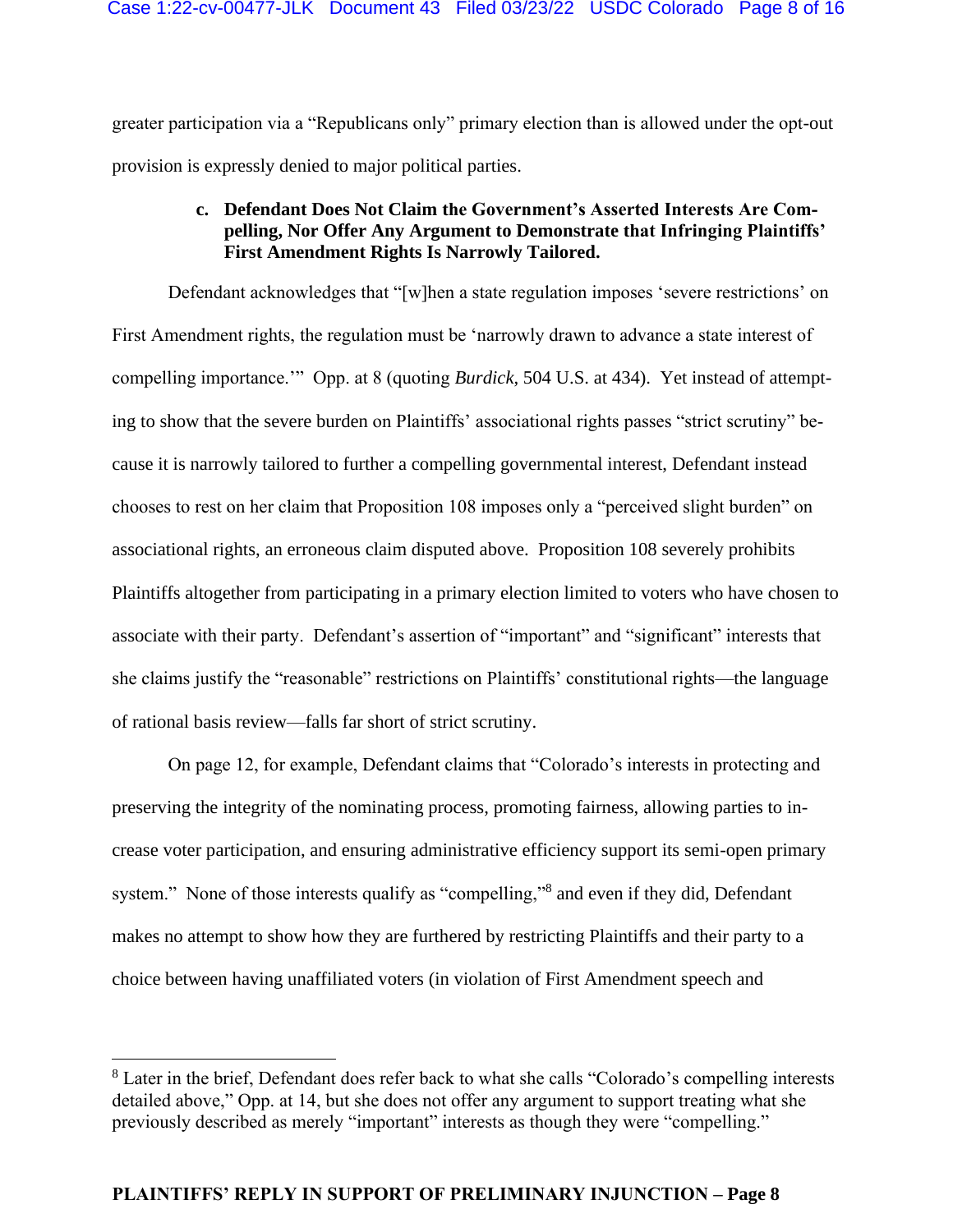### Case 1:22-cv-00477-JLK Document 43 Filed 03/23/22 USDC Colorado Page 9 of 16

associational rights) or a small cadre of SCC members (in violation of the associational rights of nearly a million Colorado Republican voters) choose the nominee. Defendant makes no claim that a return to a Republicans-only primary would undermine "the integrity of the nominating process," for example, or that allowing parties to freely associate would undermine "fairness." Indeed, the opposite is true, as allowing a private association to decide for itself whether to allow non-members to participate upholds rather than undermines both "integrity" and "fairness."

The third supposed "interest" asserted by Defendant—"allowing parties to increase voter participation"—is actually undermined by forcing parties to *limit* participation to SCC members or caucus goers as the price for exercising their constitutional rights.

Defendant's next asserted interest is "administrative efficiency," but even if that interest were furthered by the open primary law (the added cost of sending two ballots to every unaffiliated voter strongly suggests otherwise), administrative efficiency is "clearly outweigh[ed]" by "individual interests," particularly when "fundamental rights are at stake." *Nixon v. Adm'r of Gen. Servs.*, 433 U.S. 425, 528 n.23 (1977). Again, Defendant offers no explanation, other than *ipse dixit*, as to how prohibiting parties from holding primary elections limited to their own members undermines administrative efficiency or offers "political parties broad forums in which to reach voters who share their ideology." Indeed, putting a political party to a choice between accepting those who *do not* "share their ideology" and a convention or caucus system (i.e., the opposite of a "broad forum") undermines Defendant's asserted interest.

Later in her brief, Defendant asserts an interest in "protect[ing] parties' ability to plan their primaries for a stable group of voters." Opp. at 13 (quoting *Clingman*, 544 U.S. at 596). Again, forcing a political party to accept unaffiliated voters, who can decide election by election which major political party's ballot to vote, is not conducive to planning for a "stable group of voters." It is neither narrowly tailored, nor even reasonably related, to such a purpose.

# **PLAINTIFFS' REPLY IN SUPPORT OF PRELIMINARY INJUNCTION – Page 9**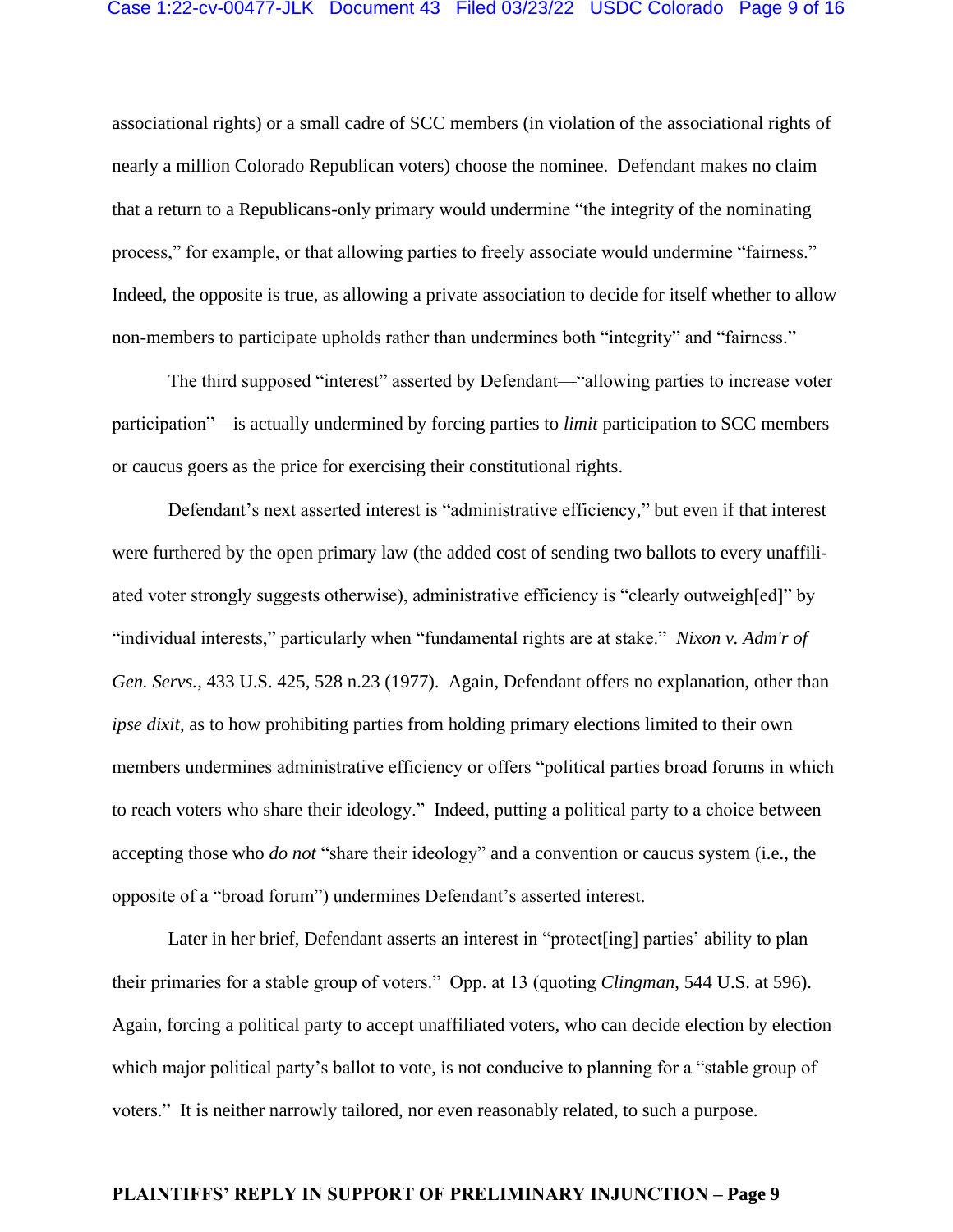The only other governmental interest that Defendant asserts appears in the section explaining the need for a 3/4 vote of the party's SCC members to opt out of the open primary. "If the level were lower, say, 51 percent," she argues, "there is a material risk that the opportunity for unaffiliated voters to participate would vacillate regularly and create undue voter confusion." But Defendant cites no authority for the proposition that a political party's association rights must be fixed rather than allowed to "vacillate" as the party deems best to further its interests. And the two cases from the Fourth Circuit referenced in *Greenville Cnty. Repubican Party*, on which Defendant relies, indicate that a party is permitted to change its views on who should be allowed to participate in its nominating process.<sup>9</sup>

# **d. Defendant's Contention That Plaintiffs' Are Unlikely to Succeed on their Free Speech Claim Is Grounded on the Same False Assertion that the Party Has Decided to Choose its Nominees by Open Primary.**

Defendant repeats the false assertion definitively rebutted above, namely, that "the Colorado Republican Party has elected to open its primary to unaffiliated votes." Shorn of that false foundation, Defendant is left with simply asserting that it has compelling interests in depriving Plaintiffs of their constitutional right to free speech. Just what those compelling interests are, Defendant does not say, other than to refer to unspecified prior portions of its brief. Yet the prior portions of the brief contended that Colorado had "important" interests, not "compelling" ones, and that its restrictions on Plaintiffs' constitutional rights were "reasonable"—a far more lenient test. That is not surprising, for as noted above, none of their interests asserted elsewhere in the brief qualify as "compelling," and the restrictions at issue here are certainly not "narrowly tailored" to further those interests, even if they were compelling.

<sup>9</sup> *Compare Marshall v. Meadows*, 105 F.3d 904 (4th Cir. 1997) (denying standing to party members because the party itself had adopted the open primary) with *Miller v. Brown*, 462 F.3d 312 (4th Cir. 2006) (upholding members' standing because the party had subsequently decided *not* to participate in an open primary).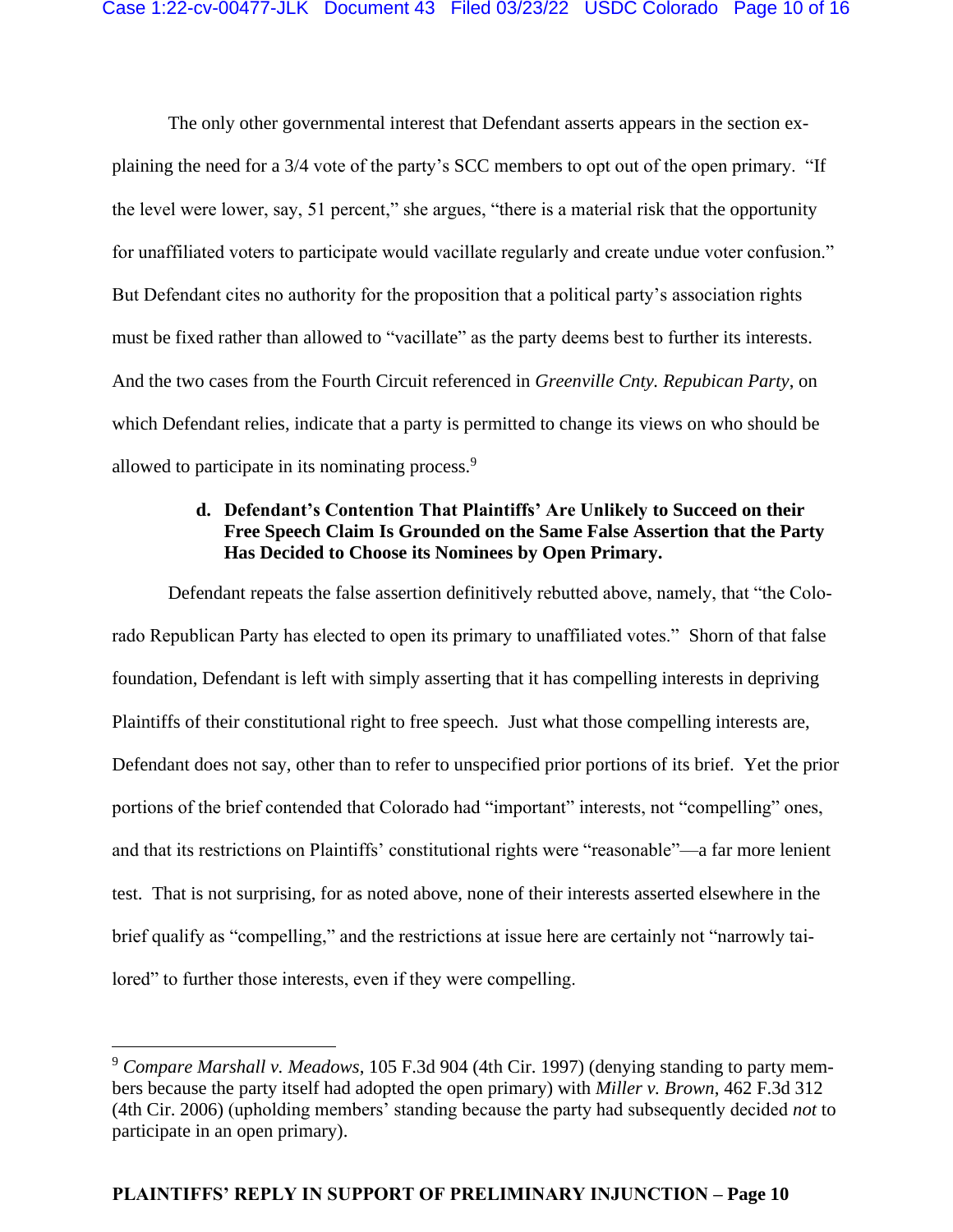### **e. Plaintiffs' Are Likely to Succeed on their Equal Protection Claims.**

Defendant next argues that Plaintiffs' equal protection/vote dilution claim should not even be considered because it is "perfunctory" and "fail[s] to cite any court decision suggesting that a semi-open primary violates the equal protection rights of party members." Actually, Plaintiffs cited the Supreme Court's landmark vote dilution case, *Reynolds v. Sims*, 377 U.S. 533, 568 (1964), and its comparison of vote dilution to "ballot-box stuffing," *id.* at 555. We then pointed out that allowing unaffiliated voters to vote in a party primary against the party's wishes was akin to stuffing the ballot box with the votes of those unaffiliated voters. If 100 party members vote to choose a nominee, each vote is worth  $1/100<sup>th</sup>$  of the total. If 100 unaffiliated voters then cast votes against the party's wishes, each party member's vote is now worth  $1/200<sup>th</sup>$  of the total, or half as much. The basic math demonstrates "vote dilution."

Defendant's other ground for opposing the Equal Protection/vote dilution claim is the repeatedly rebutted claim that the Party decided "to open the primary to unaffiliated voters."

Defendant also takes issue with the "discriminatory treatment" part of Plaintiffs' equal protection claim. *Am. Party of Texas v. White*, 415 U.S. 767, 779 (1974), on which Defendant relies, dealt with minimal requirements for "ballot qualification," and the Court simply held that it was not invidious discrimination for a state to have different ballot access requirements for major parties and for minor parties with minimal support. Here, minor parties are allowed to protect their First Amendment freedom of association rights by opting to exclude unaffiliated voters from their primary elections, but major parties are not—a distinctly different context than *White*.

The legal standard, which Defendant correctly acknowledges, is whether the classification treats people differently "who are in all *relevant* respects alike." Opp. at 15 (quoting *Taylor v. Roswell Indep. Sch. Dist.*, 713 F.3d 25, 53-54 (10th Cir. 2013), emphasis added). Defendant identifies two differences between major and minor political parties: First, major parties have a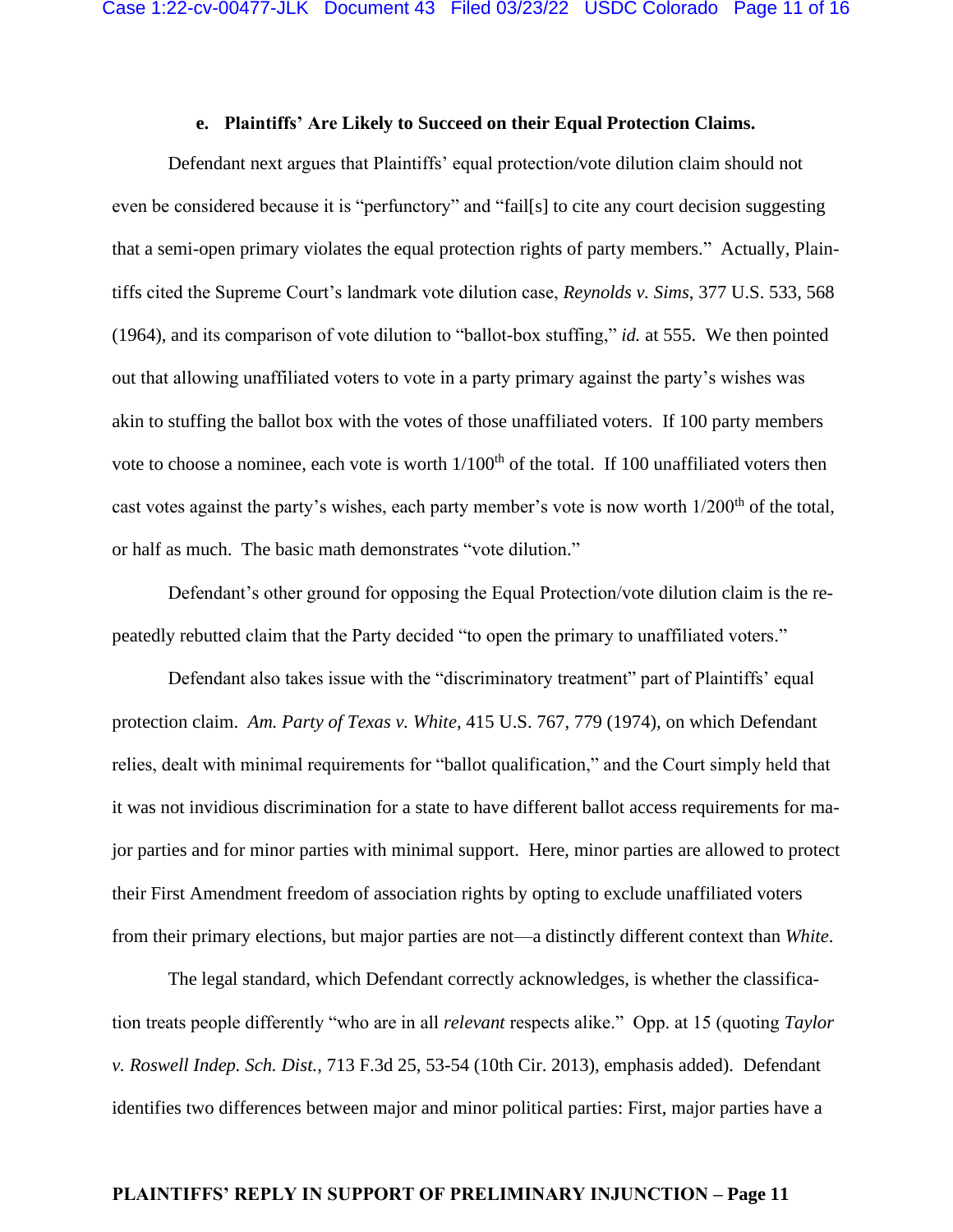### Case 1:22-cv-00477-JLK Document 43 Filed 03/23/22 USDC Colorado Page 12 of 16

gubernatorial candidate who received at least 10% of the vote at the last election, while minor parties don't; and second, because major parties are bigger, "there are significant logistical and scaling burdens that go into administering a primary election involving major party candidates that do not exist for primaries involving only minor." But neither difference is in any way *relevant* to Proposition 108's provision allowing minor parties to exclude unaffiliated voters but not major parties, and Defendant makes no argument to show that they are. Neither does Defendant explain how *increasing* the number of voters in a major party primary by forcing the party to include unaffiliated voters, as Proposition 108 does, would alleviate rather than exacerbate any logistical and scaling burdens that exist.

Finally, Defendant claims that because party affiliation is not a suspect class, rational basis rather than strict scrutiny should apply. Plaintiffs do not dispute that party affiliation is not a suspect class, but it is basic black letter law that strict scrutiny also applies to classification schemes that infringe fundamental rights, such as the freedom of association at issue here.<sup>10</sup>

#### **III.** *Purcell* **Doesn't Bar a Challenge Four+ Months Prior to the Election.**

Defendant next claims that the *Purcell* doctrine "counsel(s) against intervention." Opp. at 17 (citing *Purcell v. Gonzalez*, 549 U.S. 1, 4-5 (2006). But her "counsel" claim is undercut by the actual holding in *Purcell*, in which the Ninth Circuit enjoined a state election law—without explanation or justification—less than four weeks before the election. *Purcell*, 549 U.S. at 6. The Ninth Circuit's injunction was issued after the district court had already rejected the request, not because it was sought too close to the election, but because plaintiffs were unlikely to

<sup>10</sup> *See*, *e.g.*, *Roman Cath. Diocese of Brooklyn v. Cuomo*, 141 S. Ct. 63, 70 (2020) ("Rational basis review is the test this Court *normally* applies to Fourteenth Amendment challenges, so long as they do not involve suspect classifications based on race or some other ground, *or a claim of fundamental right*." (emphasis added)); *Ashaheed v. Currington*, 7 F.4th 1236, 1250 (10th Cir. 2021) ("When, as here, a claim involves a suspect classification *or a deprivation of a fundamental right* …, strict scrutiny applies." (emphasis added)).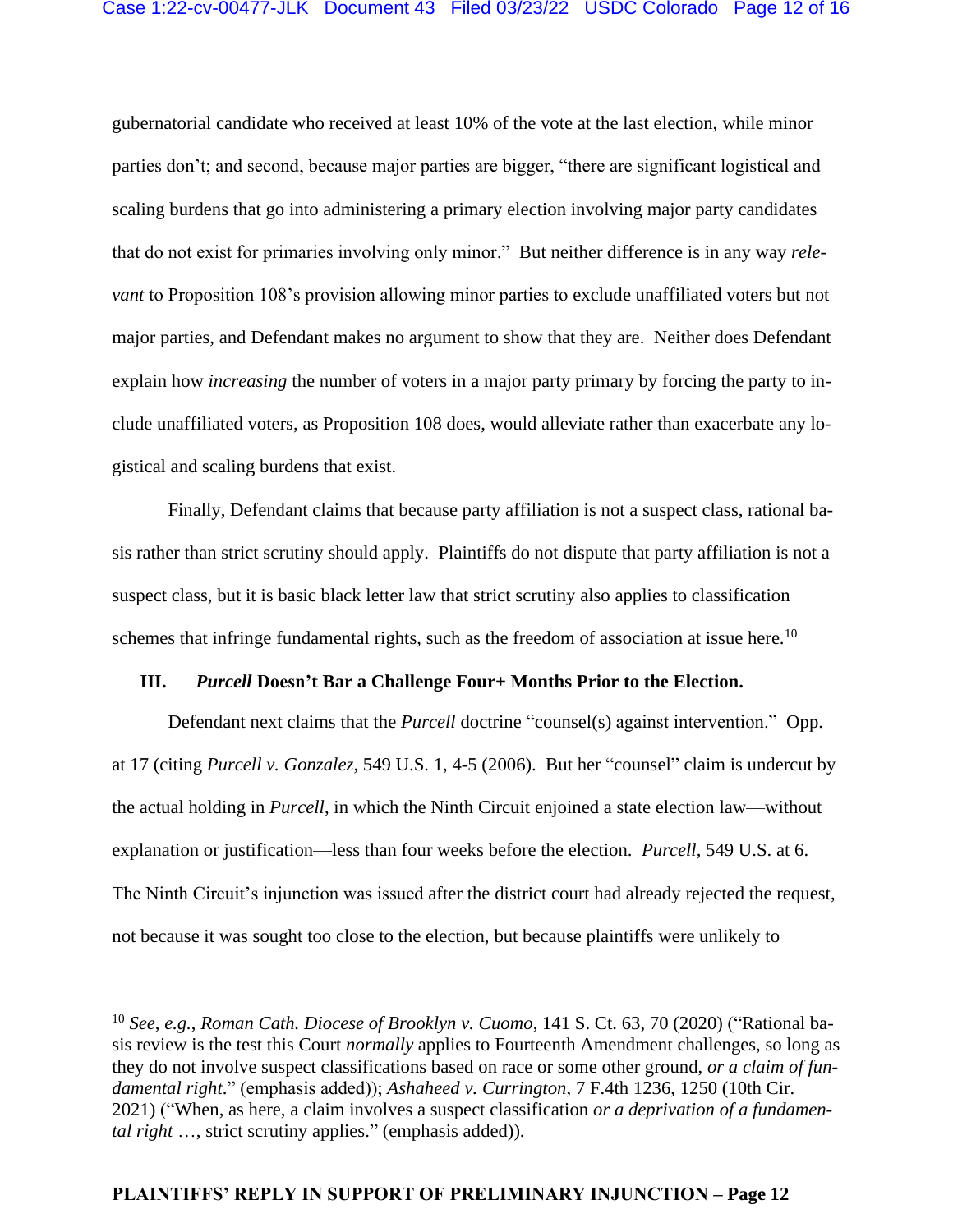succeed on the merits. *Purcell*, 549 U.S. at 3. The Supreme Court's decision vacating the Ninth Circuit's last-minute injunction did not take issue with the district court's consideration of the request for an injunction less than two months before the election.

The Supreme Court and lower courts have routinely noted how imminent was the election at issue in *Purcell*, and either denied (or stayed) an injunction because the election was similarly imminent or declined to apply that doctrine to requests for injunctive relief brought months before an election. 11

In sum, the injunctive relief Plaintiffs seek here is "not on the 'eve of an election'" as the courts have defined that phrase. *Patino*, 229 F. Supp. 3d at 589 (S.D. Tex. 2017) (citing *Veasey v. Perry*, 769 F.3d 890, 894 (5th Cir. 2014)).<sup>12</sup> The injunction requested here is not barred by *Purcell*.

Defendant also contends, based on a Declaration submitted by a deputy elections director, that enjoining Proposition 108 "would create significant risks to the system applications and to the election process," and that "Colorado would need to launch a substantial effort to educate

<sup>11</sup> *Compare, e.g.*, *North Carolina v. League of Women Voters of N. Carolina*, 135 S.Ct. 6 (2014) (staying an October 3 injunction regulating an election for which early voting began October 16); *Husted v. Ohio State Conference of N.A.A.C.P.*, 135 S.Ct. 42 (2014) (staying an injunction affirmed on September 24 before an election for which early voting was to begin September 29); *with, e.g. Frank v. Walker*, 135 S.Ct. 7 (2014) (lifting the September 12 stay of an April injunction regulating an election for which early voting began October 20); *Patino v. City of Pasadena*, 229 F. Supp. 3d 582, 588-89 (S.D. Tex. 2017) (declining, in response to a *Purcell* challenge, to stay an injunction that was issued 2 days before candidate registration began and just over three months before early voting began); *Wright v. Sumter Cty. Bd. of Elections & Registration*, No. 1:14-CV-42 (WLS), 2018 WL 7365179, at \*7 (M.D. Ga. Apr. 11, 2018) ("find[ing] that a school board election scheduled fifty-four days away is not 'imminent' such that an injunction would be categorically inappropriate."); *Holland v. Williams*, 457 F. Supp. 3d 979, 997 (D. Colo. 2018) ("In *Purcell*, it was a month before the election when an injunction was ordered. … Here, it is nearly five months before the 2018 elections.").

<sup>12</sup> And even were the more than four months at issue here to fall within some vague *Purcell* window, "it is important to remember that the Supreme Court in *Purcell* did not set forth a *per se* prohibition against enjoining voting laws on the eve of an election." *Feldman v. Arizona Sec'y of State's Off.*, 843 F.3d 366, 368 (9th Cir. 2016) (citing *Purcell*, 549 U.S. at 4).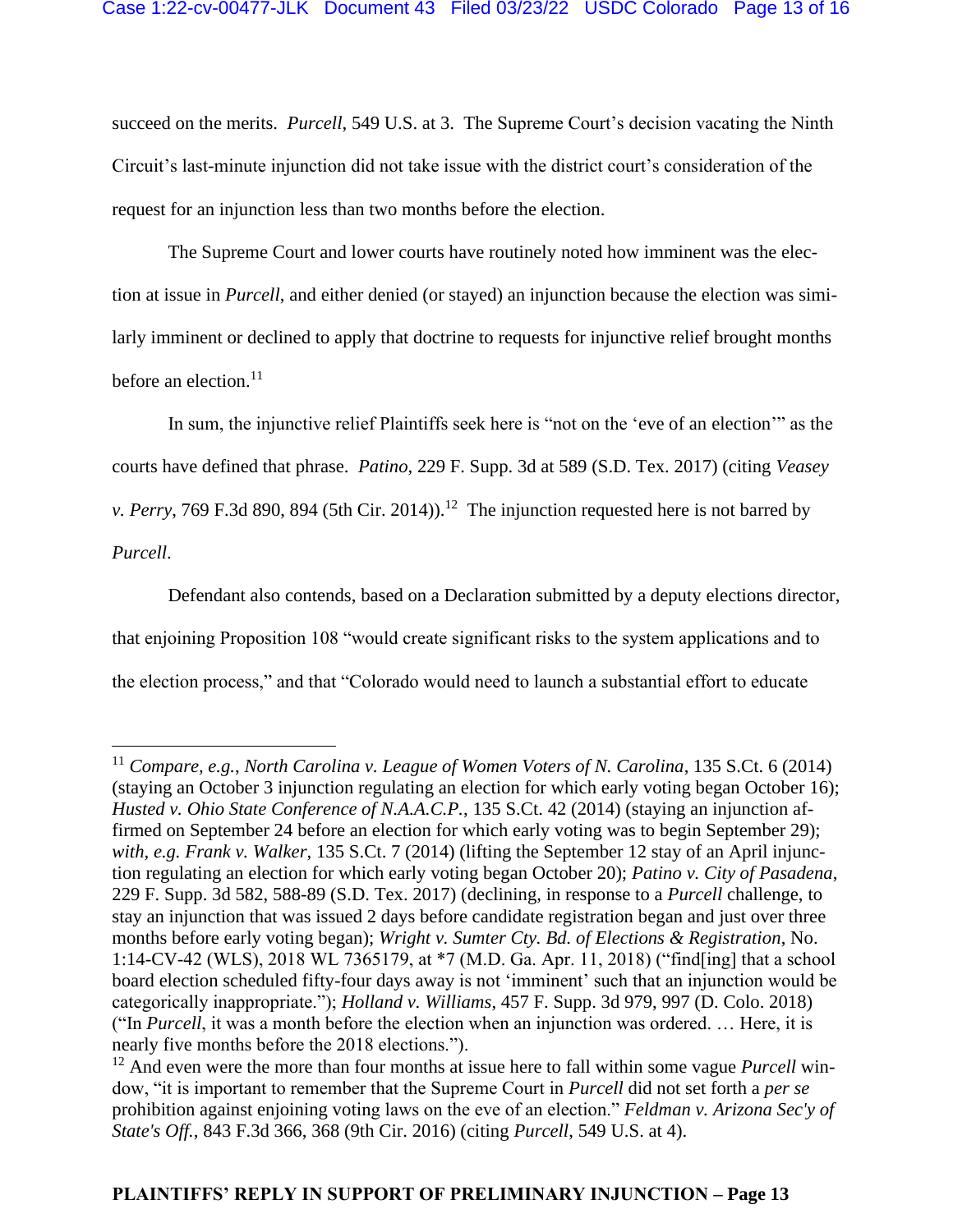voters about the change ahead of the June 6, 2022 party affiliation deadline." The accompanying Declaration of former Secretary of State Scott Gessler demonstrates that those claims are either factually wrong or exaggerated, and also wrong legally. *See* Decl. of Scott Gessler ¶¶ 15-31.

## **IV. Plaintiffs' Timing Does Not Eliminate or Outweigh their Irreparable Harm.**

The fact that Plaintiffs did not initiate costly litigation to challenge Proposition 108 in past elections, or waited to see if the Republican Party would itself bring the litigation, does not make the next round of constitutional violations any the less irreparable, particularly where, as here, Plaintiffs initiated this litigation more than four months before the next primary election.

Defendant's contention conflates delay with lack of irreparable harm, but that is not the law. Deprivation of First Amendment rights, even for a moment, constitutes irreparable harm.<sup>13</sup> Were it otherwise, then any unconstitutional conduct by the government could not be deemed to constitute irreparable injury if those harmed by it initially acquiesced—for prudential, financial, or other reasons. *Cf.* Decl. of Independence ¶ 2 ("Prudence, indeed, will dictate that Governments long established should not be changed for light and transient causes; and accordingly all experience hath shewn, that mankind are more disposed to suffer, while evils are sufferable, than to right themselves by abolishing the forms to which they are accustomed.").

Defendant's two unpublished district court decisions were both brought much closer to an election. *Colo. Union of Taxpayers v. Griswold*, No. 20-cv-02766-CMA-SKC, 2020 WL 6290380 (D. Colo. Oct. 27, 2020), was brought less than 2 months prior to general election. And *Miss. State Democratic Party v. Barbour*, No. 4:06CV29-P-B, 2006 WL 1302478 (N.D. Miss. 2006), was brought to enjoin a twenty-year-old election law less than a month prior.

<sup>13</sup> *Elrod v. Burns*, 427 U.S. 347, 373-74 (1976); *Free the Nipple-Fort Collins v. City of Fort Collins, Colorado*, 916 F.3d 792, 806 (10th Cir. 2019). Although delay can cut against a finding of irreparable injury, *Kan. Health Care Ass'n, Inc. v. Kan. Dep't of Social and Rehabilitation Servs.*, 31 F.3d 1536, 1543-44 (10th Cir.1994), it is "but one factor in the irreparable harm analysis," *RoDa Drilling Co. v. Siegal*, 552 F.3d 1203, 1211 (10th Cir. 2009).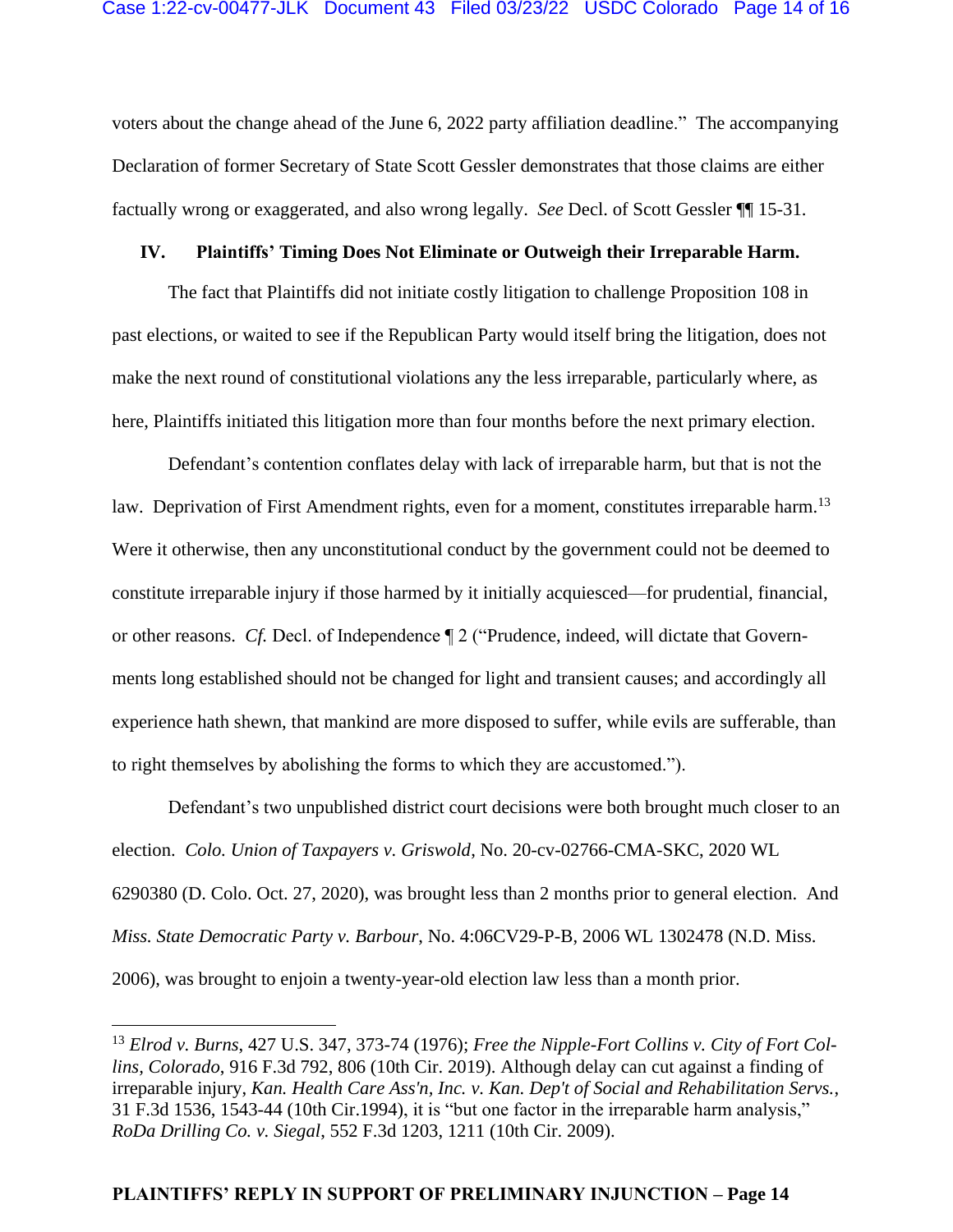Defendant also seems to suggest that Plaintiffs must *prove* rather than merely speculate that there will be party raiding if unaffiliated voters are allowed to participate. But, although Plaintiffs' Complaint Exhibit 1 demonstrates party raiding efforts, proof of party raiding is not an element of a violation of First Amendment associational rights, and Defendant cites no case holding that it is. A state law that forces associations to allow non-members to participate in their nomination process violates that Freedom of Association, whether or not the non-members actually alter the election results. Concern about party raiding is one of the reasons the Supreme Court has recognized such freedoms, but is not a prerequisite to a constitutional challenge.

### **V. The Balance of the Equities Favors Plaintiffs, Not the Government.**

Defendant's first ground that the balance of equities favors the Government is that "Plaintiffs' requested relief … would disenfranchise thousands of unaffiliated Coloradans and deprive them of the opportunity to participate in a primary that the Colorado Republican Party believes should be open to unaffiliated voters." The latter phrase has been repeatedly proven false above. And the first part is belied by Defendant's own argument just a page earlier that Plaintiffs' injury would not be remedied by injunctive relief because "independent raiders need only register as Republicans and vote in the primary." Opp. at 19 (quoting *Tashjian*, 479 U.S. at 219). They would only be unable to vote in the primary of a Party they have refused to join.

Defendant's second ground is that an injunction would cause "significant disarray and disruption to Colorado's ongoing election planning and preparation activities," rebutted above. Defendant's case, *Garcia v. Griswold*, No. 20-CV-1268-WJM, 2020 WL 4926051, at \*4 (D. Colo. Aug. 21, 2020) (Senate candidate sought TRO to be on ballot despite failure to obtain required signatures on same day ballot certification required) is not applicable here, where the case was brought more than two months before the ballot certification deadline.

In short, Plaintiffs' constitutional rights outweigh Defendant's asserted interests.